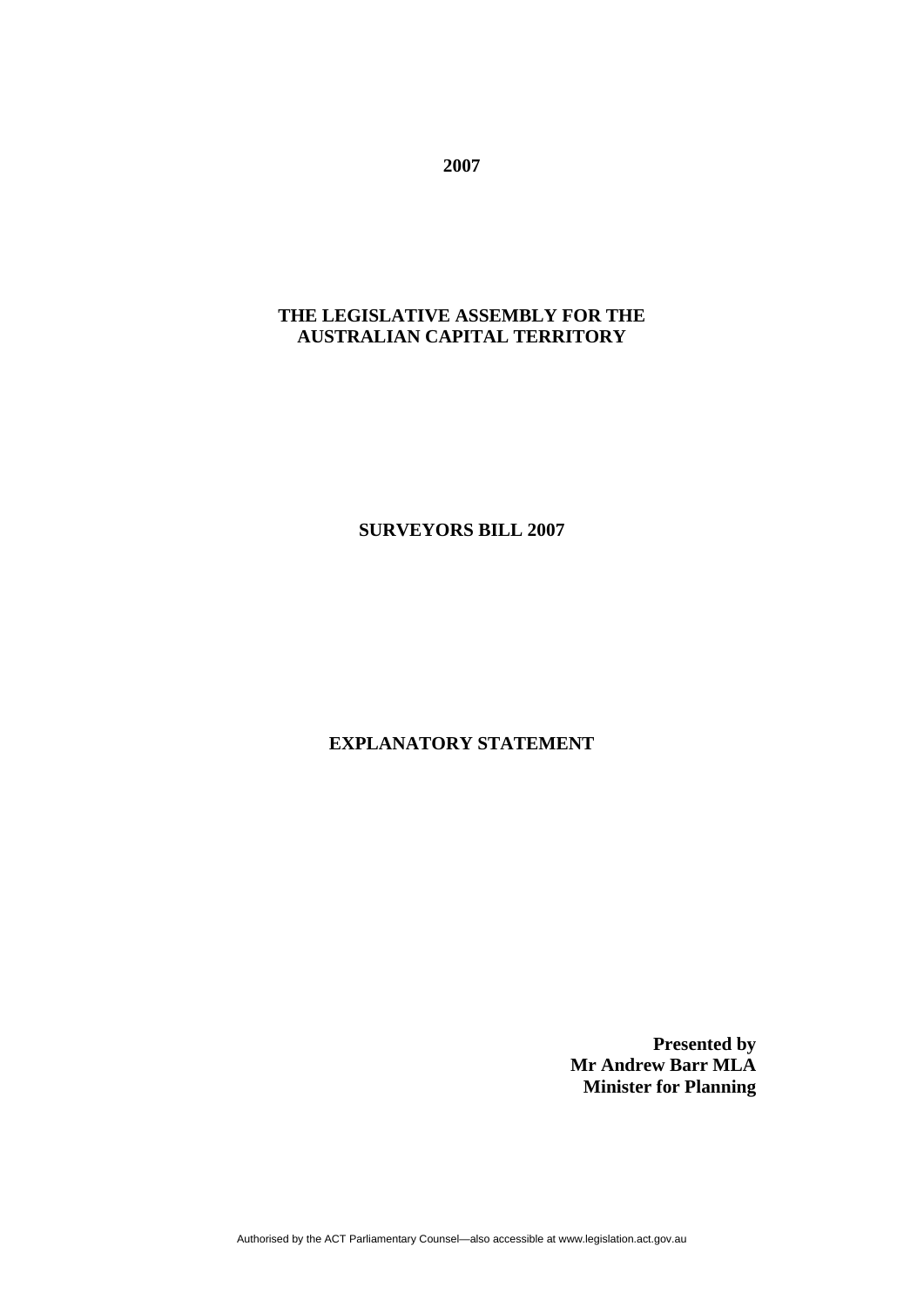### **Overview of Surveyors Bill 2007**

#### *Background*

The *Surveyors Act 2001* provided the regulatory framework for surveying in the ACT. It established the position of Commissioner for Surveys (the Commissioner) and sets out the functions of that position which include:

- keeping a register of surveyors;
- determining a surveyor's eligibility for registration; and
- developing standards for the practice of surveying.

The Commissioner also has responsibilities pursuant to the *Districts Act 2002*, the *Electoral Act 1992* and the *Land Titles Act 1925*.

The *Surveyors Act 2001* requires that only registered surveyors can perform some types of surveys and in turn imposes various responsibilities upon registered surveyors.

The *Surveyors Act 2001* has served the Territory well. Surveys for the making of land boundaries in the ACT are of a very high standard and complaints against registered surveyors are rare. The functions of the Commissioner are, however, restricted to statutory and advisory roles. Changes to the Surveyors Act are required to enable this position to play a more proactive role in the management of the surveying and spatial information activities of the ACT Planning and Land Authority (the Authority).

#### *Surveyors Bill 2007 overview*

The Bill maintains the minimalist but effective approach to regulation of the surveying profession first established by the *Surveyors Act 2001*. The Bill only regulates surveying activities related to the making or reestablishment of land boundaries. Wherever possible it makes use of infrastructure available in other, larger jurisdictions. For example, rather than establish a separate process for the examination of new surveyors, the Bill relies on the Commonwealth Mutual Recognition Acts and the very comprehensive examination process conducted in NSW for induction of new surveyors to the ACT register of surveyors.

The Bill establishes the position of chief surveyor which will have all the statutory responsibilities of the Commissioner but, as a full time public servant, the chief surveyor will also manage the surveying and spatial information activities of the Authority.

The Bill creates a new Survey Advisory Committee to advise the chief surveyor on surveying standards and practices. It also requires surveyors to maintain their skills and knowledge by participating in compulsory professional development.

The chief surveyor will have powers to investigate complaints and take disciplinary action against surveyors. The disciplinary provisions of the Bill are little changed from the 2001 Act. It is anticipated, however, that these provisions will be subject to consequential amendments resulting from the review of tribunals currently being conducted by the Department of Justice and Community safety.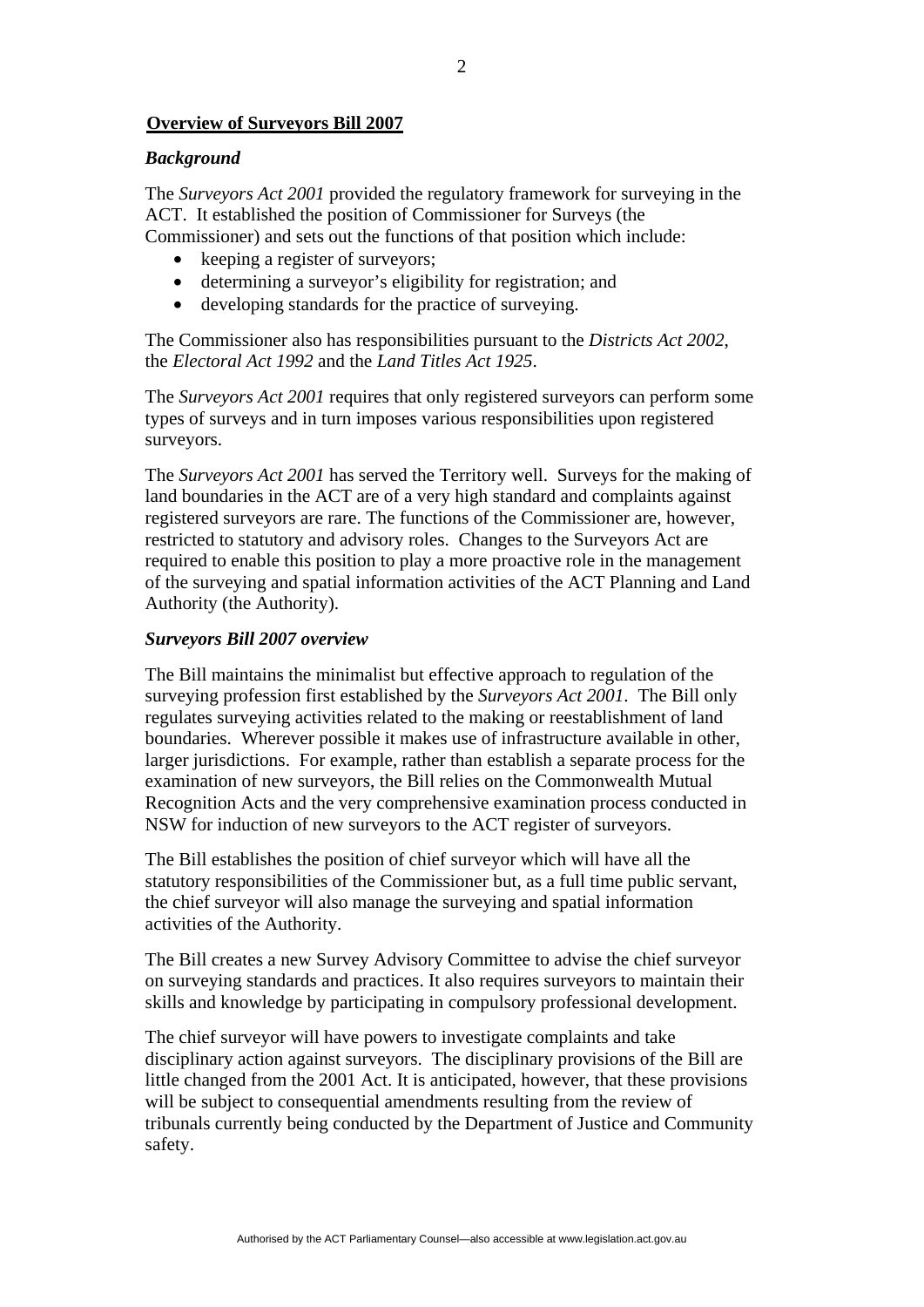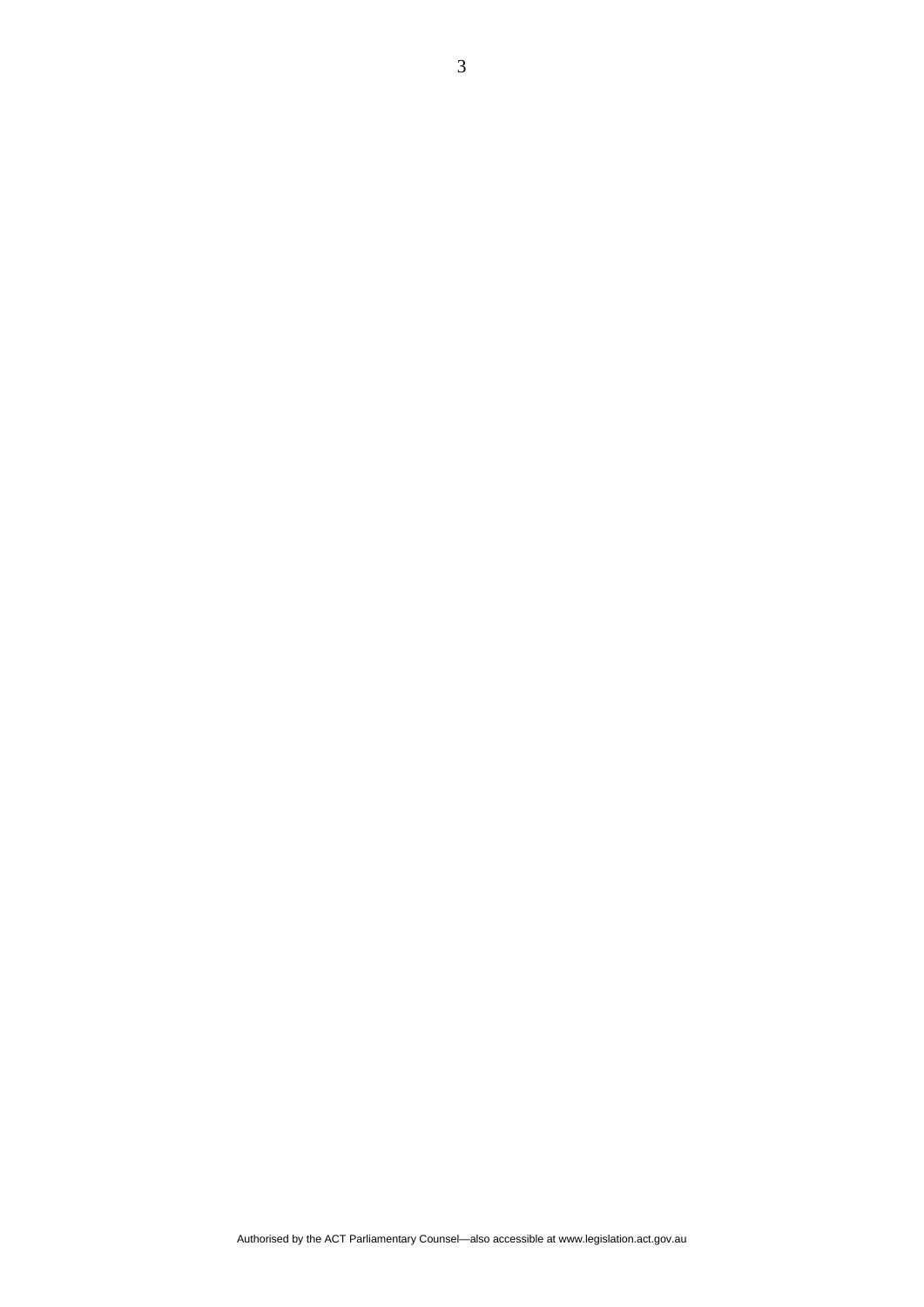## **Bill in detail**

### *Part 1 – Preliminary*

*Clause 1 - Name of act -* provides for the title of the proposed Act.

*Clause 2 – Commencement of Act -* stipulates that the proposed Act commences on a day fixed by the Minister.

*Clauses 3- 5* cover the dictionary, notes and the application of the Criminal Code.

#### *Part 2 – Registration of Surveyors*

### *Division 2.1 - Registration*

*Clause 6 – Application for registration –* allows a person to apply for registration as a surveyor.

*Clause 7 – Eligibility for registration –* makes a person who has previously been registered in the ACT eligible for registration provided their registration was not cancelled other than at their own request. Surveyors who are licensed or registered to perform similar surveys in another state or territory or New Zealand are also eligible for registration in the ACT pursuant to the Commonwealth Mutual Recognition Acts. Only surveyors previously registered in the ACT or currently registered elsewhere will be eligible. Because of the low numbers involved, the ACT will not conduct its own examination of graduate surveyors to test their eligibility.

*Clause 8 – Decision on registration application – requires the chief surveyor to* decide the persons eligibility and to issue a certificate of registration where appropriate.

*Clause 9 – Registration condition –* makes participation in continuing professional development a condition for renewal of annual registration and enables the chief surveyor to make guidelines about continuing professional development.

*Clause 10 – When does registration end –* sets out when registration ends for each of the various circumstances under which registration may be suspended or cancelled.

#### *Division 2.2 – Surveyors register*

*Clause 11 – Keeping surveyors register –* requires the chief surveyor to keep a register of surveyors and to make the register available to the public. Personal information contained in the register is not to be made public and errors in the register can be corrected.

*Clause 12 – Details to be entered in surveyors register* – prescribes the details that must be entered in the register including the address and date of birth of the surveyor.

*Clause 13 – Register information may be shared – allows information in the* register to be shared with a registering authority in another state or territory.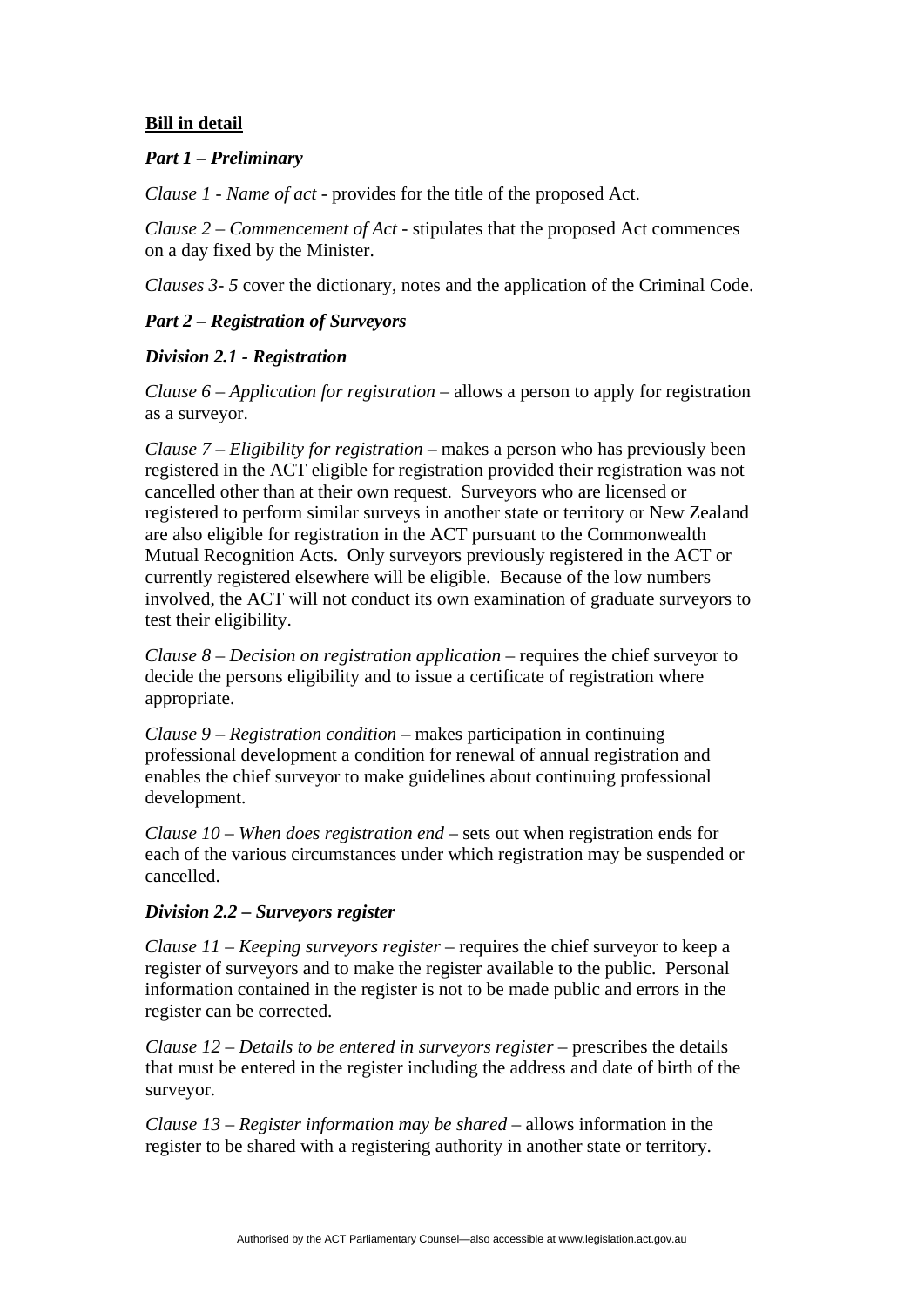*Clause 14 – Changes to the surveyors register* – requires the register to be updated if a surveyor's registration ends or the surveyor's business address changes.

*Clause 15 – Surveyors to notify change of address* – requires surveyors to notify the chief surveyor of any changed business address.

### *Part 3 – Regulatory action*

### *Division 3.1 – Continuing registration*

*Clause 16 –* M*eaning of continuation notice* – defines a continuation notice which is the form that a surveyor must provide each year to signal his or her intent to continue his or her registration.

*Clause 17 – Continuation notice fee* – allows for a fee to be charged in respect of a continuation notice.

*Clause 18 – Continuation notice reminders* – allows the chief surveyor to send surveyors a reminder that the continuation notice and fee is required at the end of each financial year. Failure by the chief surveyor to send a reminder or failure to receive the reminder does not relieve the surveyor of his or her responsibility to provide a continuation notice.

*Clause 19 –* Annual continuation notice for registration – requires the surveyor to provide written notice that he or she intends to continue to be registered in the coming financial year.

*Clause 20 – No* c*ontinuation notice by 31 August* – If the surveyor has not given the chief surveyor a continuation notice by 31 August the surveyor's registration is suspended.

*Clause 21 – Lifting a s 20 suspension* – requires the chief surveyor to end the suspension if the surveyor provides a continuation notice after 31 August but before the end of that financial year. A late fee may be determined.

*Clause 22 – Cancellation after s 20 suspension* – the surveyor's registration is automatically cancelled if a continuation notice is not received by the chief surveyor before the end of the financial year in which his or her registration was suspended.

### *Division 3.2 – Cancellation of registration for incapacity*

*Clause 23 – Cancellation of registration for incapacity* – allows the surveyor's registration to be cancelled if the chief surveyor is satisfied that the surveyor has become mentally or physically incapacitated and the incapacity substantially affects the surveyor's ability to practise surveying. The chief surveyor is required to give written notice of the intention to cancel the registration.

*Clause 24 – Notice of intention to cancel registration for incapacity – requires* the chief surveyor to give written notice of an intention to cancel a surveyor's registration. The notice must explain why the chief surveyor intends to cancel the registration. The surveyor has 12 business days in which to respond.

### *Division 3.3 – Disciplinary action*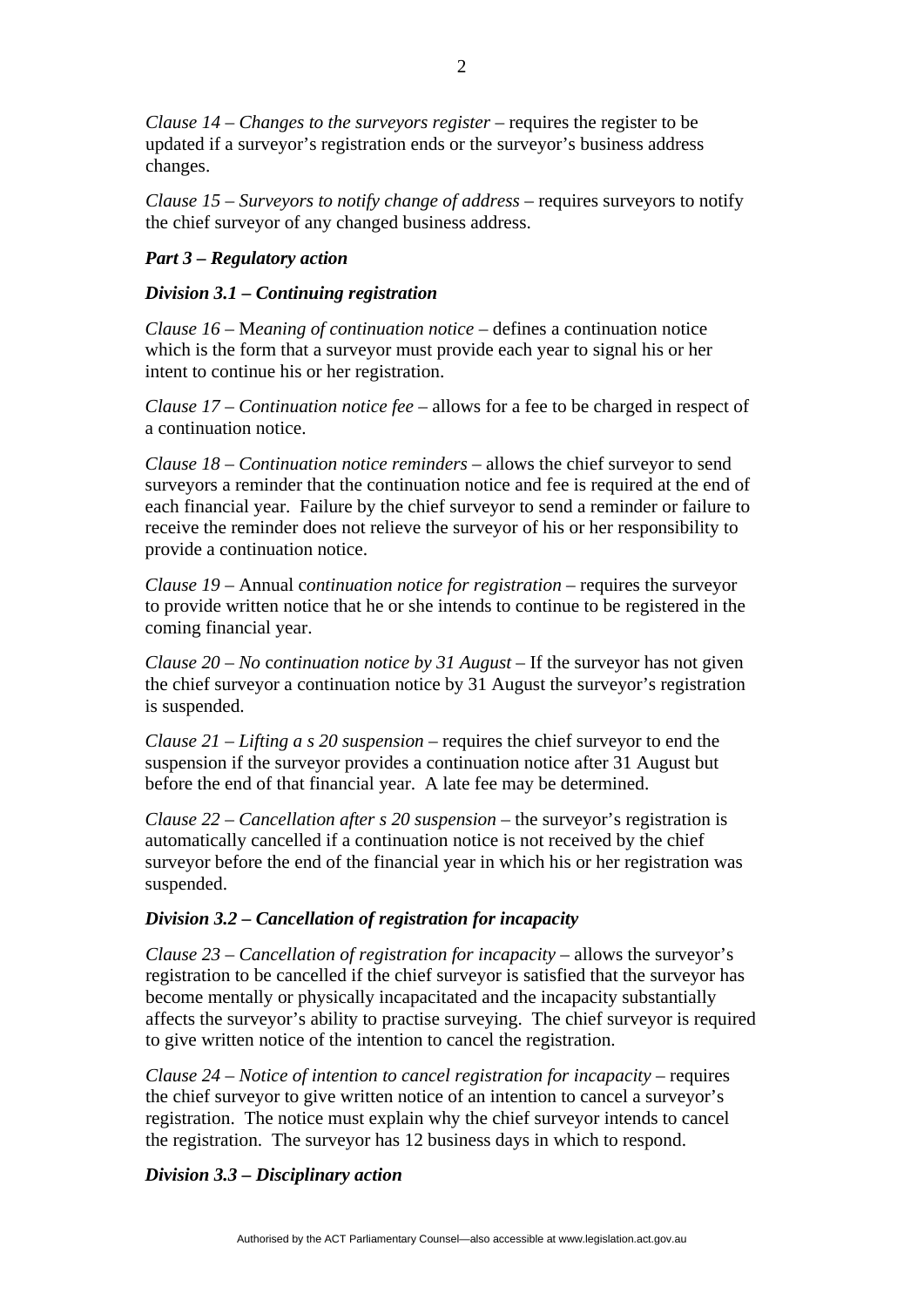*Clause 25 – Definitions* – defines the terms *disciplinary notice, inquiry* and *surveyor* for this division only.

*Clause 26 – Grounds for disciplinary action* – sets out the grounds for disciplinary action against a surveyor. These include making misleading statements when applying to be registered; certifying to the accuracy of a survey knowing it to be inaccurate; carelessness or incompetence leading to an unreliable survey; failing to comply with practice directions and committing an offence which is punishable by imprisonment for more than 1 year and which affects the surveyor's suitability to practise surveying.

*Clause 27 – When disciplinary notice may be given* – allows the chief surveyor to give a surveyor a disciplinary notice if the chief surveyor is satisfied that a ground for disciplinary action exists.

*Clause 28 – Disciplinary notices* – requires a disciplinary notice to state, and provide details of, the grounds for disciplinary action, set a time and place for an inquiry and inform the surveyor if his or her registration has been suspended pending the inquiry. The inquiry must be at least 10 days after the notice is given and not more than 28 days if the surveyor's registration has been suspended.

*Clause 29 – Suspension during inquiry* – If the chief surveyor gives or proposes to give a disciplinary notice the surveyor's registration may be suspended. Before suspending the surveyor's registration the chief surveyor must take into account the circumstances leading to the disciplinary notice and the grounds stated in the notice.

*Clause 30 – End of* s*uspension for inquiry* – If the chief surveyor suspends a surveyor's registration pending an inquiry the chief surveyor can end the suspension at any time during the inquiry.

*Clause 31 – Inquiry to be held* – If the Chief surveyor gives a surveyor a disciplinary notice the chief surveyor must hold a hearing into each ground for disciplinary action stated in the notice.

*Clause 32 –Inquiry procedure* – The chief surveyor may decide any procedure for an inquiry and may adjourn an inquiry.

*Clause 33 – Evidence at inquiry* – Requires the chief surveyor to comply with the rules of natural justice. During an inquiry the chief surveyor is not bound by rules of evidence but may inform himself or herself in any way appropriate. The surveyor being investigated may call witnesses.

*Clause 34 –* L*egal representation at inquiry* – Allows the surveyor to be represented by a lawyer and allows the chief surveyor to appoint a lawyer to examine witnesses and to advise the chief surveyor on matters of law.

*Clause 35 – Chief surveyor may require appearance, information and documents*  – Allows the chief surveyor to require a person to appear at an inquiry to give evidence or to produce a document or other evidence. The chief surveyor may allow the surveyor or the surveyor's lawyer to inspect a document or other evidence and make copies or take extracts.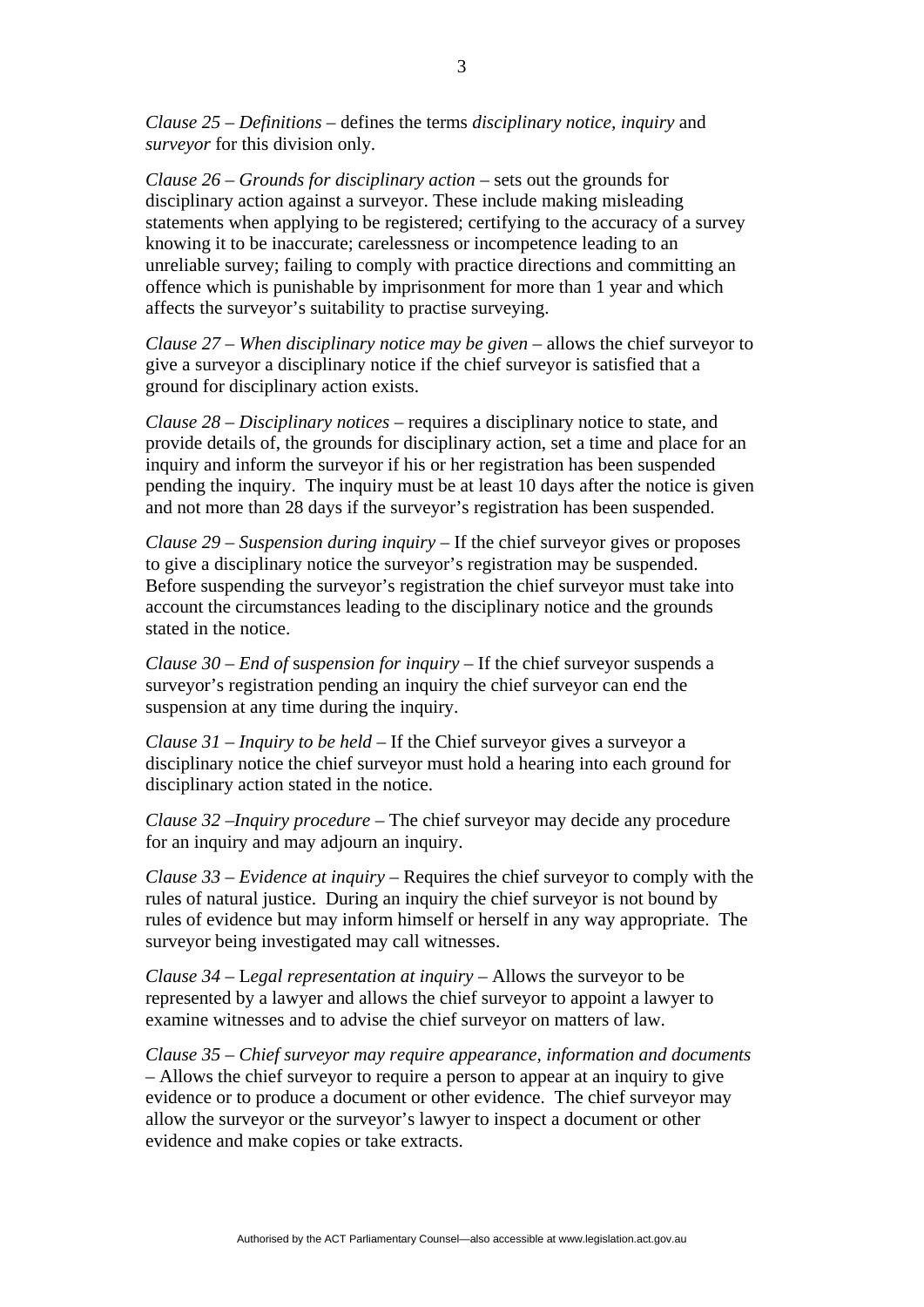*Clause 36 – failing to attend and failing to produce document or thing – makes it* an offence to fail to appear or to produce a document or other evidence when required.

*Clause 37 – Confidentiality and client communications* – Protects the surveyor from civil liability for providing otherwise confidential information to the chief surveyor where the confidential information is requested by the chief surveyor or the surveyor believes the confidential information would explain an act or omission being investigated.

*Clause 38 – Witness expenses* – When requiring a witness to appear at an inquiry the chief surveyor must provide a form for the witness to complete undertaking to appear and a form for the witness to claim reasonable costs and expenses of attendance.

*Clause 39 – Disciplinary action* – Where an inquiry has been held the chief surveyor must decide whether or not to take disciplinary action. If the chief surveyor is satisfied that a ground for disciplinary action is established the chief surveyor may reprimand the surveyor; require the surveyor to undertake additional training; suspend the surveyor's registration for up to 3 years; cancel the surveyor's registration or cancel the surveyor's registration and disqualify the surveyor from re-applying for a stated period or until a stated thing happens. The chief surveyor must notify the surveyor in writing of the decision and the penalty applied.

*Clause 40 – Giving local registering authorities information about some disciplinary action* – Requires the chief surveyor to give the registering authority in each state and territory and New Zealand information about any disciplinary action taken against a surveyor including the period of time for which the surveyor has been suspended or the period of time for which the surveyor has been disqualified from re-applying.

## *Division 3.4 – Other regulatory action*

*Clause 41 – Voluntary cancellation of registration – Allows a surveyor to have* his or her name removed from the register provided they have not contravened the Act.

*Clause 42 – Inquiries about registered addresses* – Allows the chief surveyor to, by written notice, ask a surveyor if their address is correct. If a response is not received in 2 months the chief surveyor may cancel the surveyor's registration.

*Clause 43 – Return of registration certificate on cancellation and suspension* – Allows the chief surveyor to require a person whose registration has been suspended or cancelled to return their registration certificate to the chief surveyor.

## *Part 4 – The practice of surveying*

### *Division 4.1 – Interpretation – pt 4*

*Clause 44 – Definitions* – Defines *survey mark* and *surveyor* for the purpose of pt 4 only.

## *Division 4.2 – Power of entry and damage*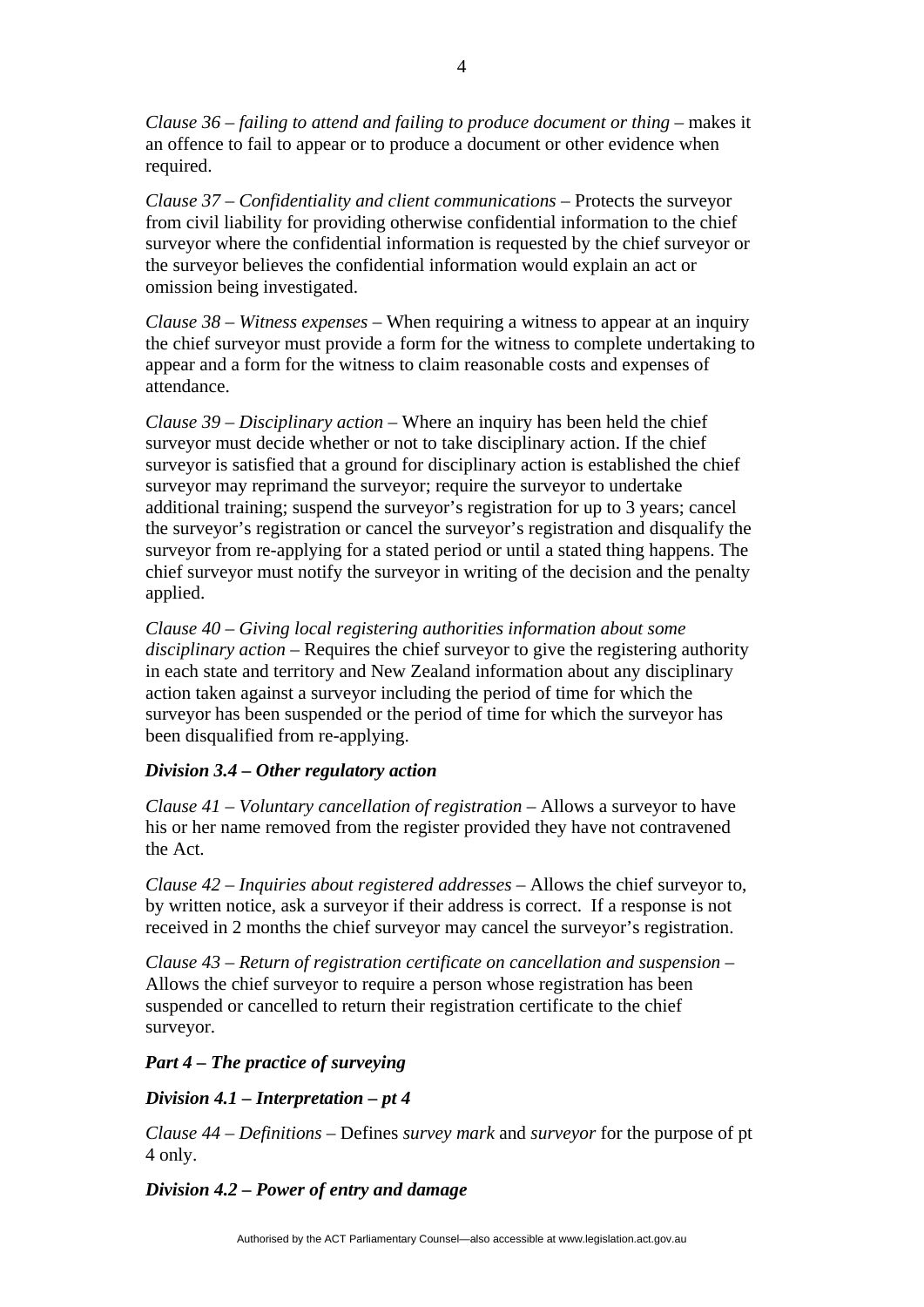*Clause 45 – Power of entry generally* – Enables a surveyor and his or her assistant to enter land, open a door, gate or fence, place a survey mark, dig a hole to uncover a survey mark, enter a building and trim a tree or bush. The surveyor or assistant may only enter land which is not owned by the person for whom the survey is being carried out if they have given reasonable notice.

The surveyor or assistant can only enter a building (as opposed to land) if the occupier has consented in writing or subject to an order of the Magistrates Court.

*Clause 46 – Application for order to enter building etc* – Allows a surveyor or a person for whom a survey is being carried out to apply to the Magistrates Court for an order where permission to enter a building has not been given.

*Clause 47 – Damage by surveyors and assistants- generally – Requires the* surveyor to take reasonable steps to minimise inconvenience, detriment and damage when entering land or a building to carry out a survey. The surveyor must notify the owner of any damage and is liable to pay compensation.

*Clause 48 – Damage by surveyors and assistants- compensation – Allows a court* to order the payment of reasonable compensation for the damage done whilst carrying out a survey. The surveyor can claim the amount of compensation that he or she has been ordered to pay as an amount owing by the person for whom the survey was carried out.

### *Division 4.3 – Offences*

*Clause 49 – Only surveyors to carry out surveys* – makes it an offence for a person who is not a surveyor to carry out surveys. "*Surveyor*" is defined in the dictionary as someone who is registered under this Act. "*Survey*" is defined in the dictionary as a survey for the purpose of defining, redefining or marking the boundaries of land, a public road or public place (generally known as a cadastral survey).

*Clause 50 – Certificates to be given only by surveyors* – makes it an offence for someone who is not a surveyor to provide a certificate that under territory law is required to be given by a surveyor.

*Clause 51 – Pretending to be a surveyor* – makes it an offence to pretend to be a surveyor by, for example, using "registered surveyor" on letterhead. The definition of "*surveyor*" is a surveyor registered under the Act and this and the preceding clauses do not prevent for example an engineering or mining surveyor from calling themselves a "surveyor" or from carrying out surveys that are not for the purpose of defining or redefining land boundaries.

*Clause 52 – Hindering and obstructing a surveyor and assistant – makes it an* offence to hinder or obstruct the work of someone who is known to be a surveyor or an assistant carrying out a survey.

*Clause 53 – Destruction of, or damage to, survey marks* – makes it an offence to recklessly interfere with, change or remove a survey mark other than those that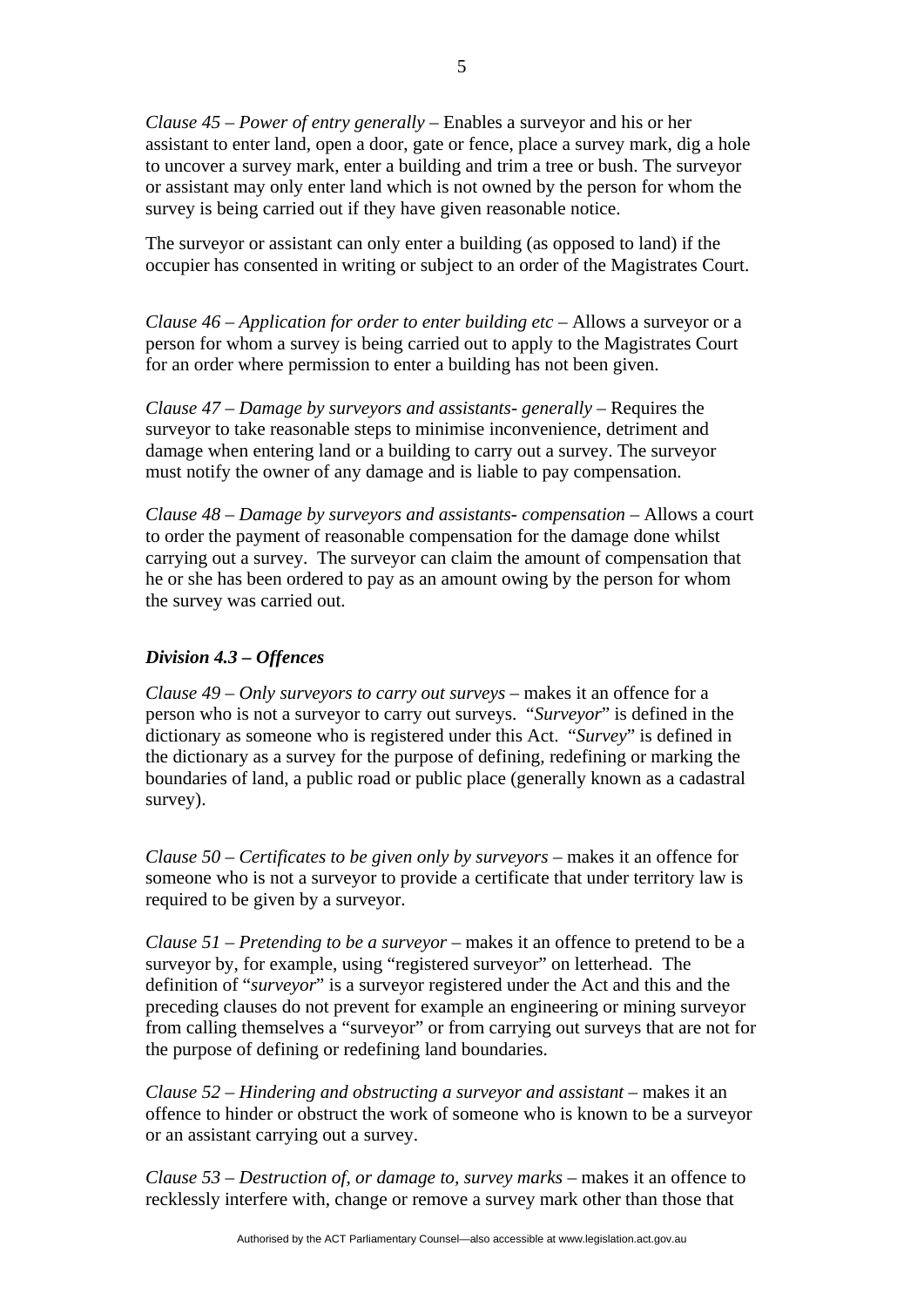are expected to be replaced by fences or other structures intended to be built on the boundary.

*Clause 54 – Surveyors to give evidence of field procedures to chief surveyor* – allows the chief surveyor to require a surveyor to provide his or her field notes and other primary evidence of field procedures. In modern survey practice these may be in digital form.

## *Division 4.4 – Chief surveyor practice directions*

*Clause 55 – Chief surveyor practice directions* – enables the chief surveyor to issue directions in relation to the practice of surveying. These directions were previously made by the Minister (*Survey Practice Directions Determination 2003 (No 1))* but due to their detailed technical nature they are more appropriately made by the chief surveyor. A practice direction will be a disallowable instrument and the chief surveyor must consult with the survey advisory committee before making a direction.

*Clause 56 – Exemption from practice directions* – allows the chief surveyor to exempt a surveyor from a stated requirement of a practice direction where it is not reasonably practicable for the surveyor to comply.

*Clause 57 –Surveyors to comply with practice directions – requires a surveyor to* comply with practice directions unless specifically exempted.

*Clause 58 – Surveys and plans to comply with practice directions – requires a* surveyor to ensure that a survey or a plan prepared by or under the supervision of the surveyor is in accordance with practice directions or states any exemptions applicable to the survey.

### *Part 5 – Chief surveyor*

*Clause 59 – Appointment of* c*hief surveyor*– requires the Chief Planning Executive to appoint a chief surveyor. Once appointed, the chief surveyor will be a public servant. The chief surveyor must also be a person who is, or is eligible to be, a registered surveyor.

*Clause 60 – Functions of* c*hief surveyor*– are to investigate trends in surveying and to ensure that the practice of surveying is current in the ACT and aligned with best practice; to consult with the surveying profession; to liase with organisations in Australia or elsewhere that are concerned with surveyors and the practice of surveying and any other function required by the Act or another territory law. Territory laws that give functions to the chief surveyor include the *Districts Act 2002* and the *Land Titles Act 1925*.

*Clause 61 – Delegation by the* c*hief surveyor*– allows the chief surveyor to delegate functions to a public servant who is also a registered surveyor.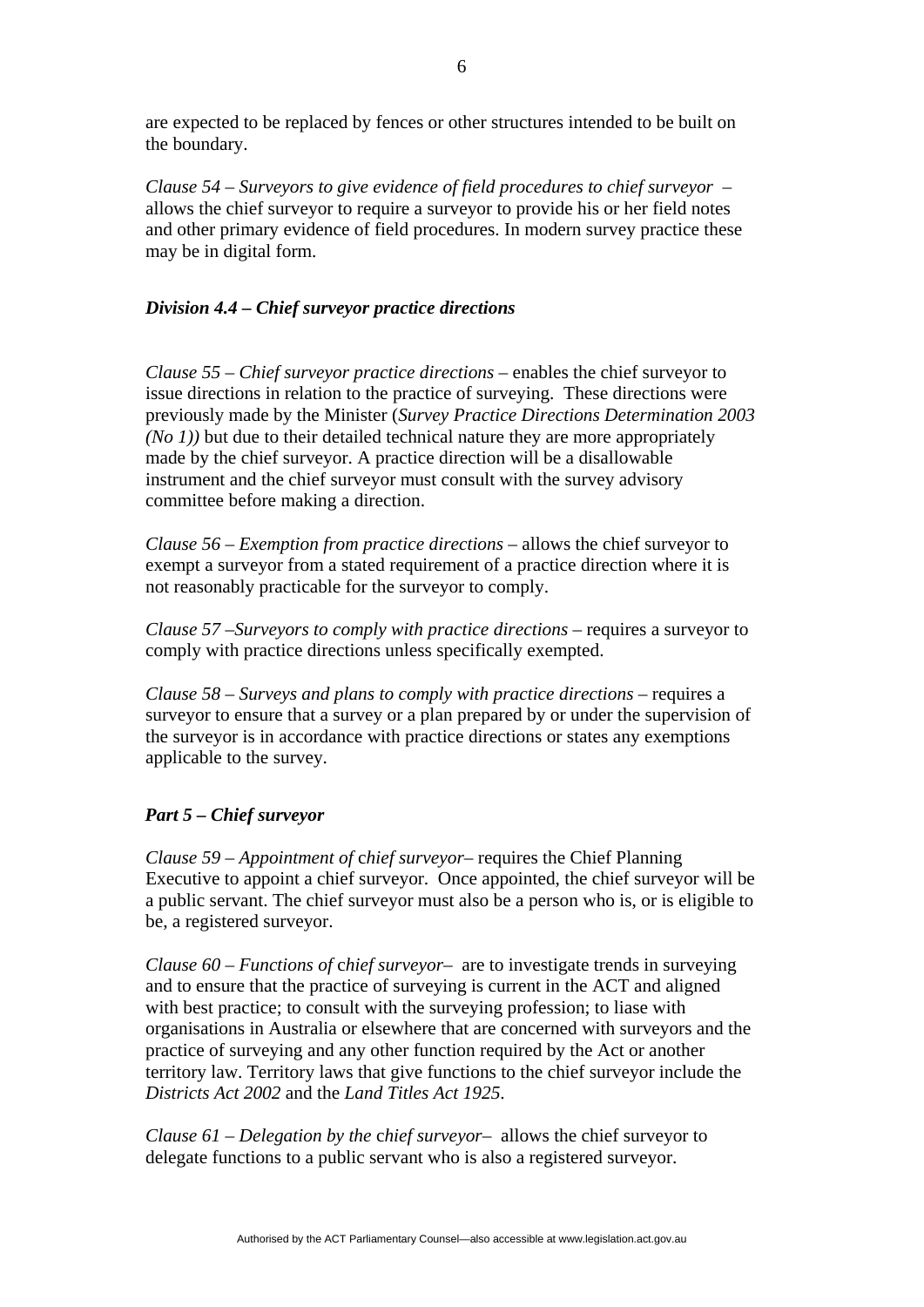#### *Part 6 – Advisory committee*

*Clause 62 – Establishment of advisory committee*– establishes a survey advisory committee

*Clause 63 – Advisory committee functions*– are to advise the chief surveyor on survey practice; whether a new practice direction is needed or a direction needs revising and on proposed guidelines for continuing professional development.

*Clause 64 – Advisory committee membership*– The advisory committee will have at least 5 and no more than 7 members. These will consist of the chief surveyor; at least 3 other surveyors 2 of whom have been nominated by a professional entity; and at least one member who is not a surveyor.

*Clause 65 – Minister to appoint advisory committee members*– The Minister will appoint the advisory committee members except for the chief surveyor.

*Clause 66 – Appointment of professional entity representatives*– The Minister will ask a professional entity representing surveyors to nominate 3 representatives from whom 2 will be selected for membership of the advisory committee.

*Clause 67 – Disclosure of interests by advisory committee members*– requires advisory committee members to disclose any relevant interest in an issue being considered and, unless the committee decides otherwise, to stand aside from consideration of that issue.

*Clause 68 –Advisory committee – chair* – will be the chief surveyor.

*Clause 69 –Advisory committee – general procedure*– Requires the committee to meet at least twice each year.

*Clause 70 – Minimum number for advisory committee meetings*– The business of the committee can be carried out if 3 members are present.

*Clause 71 – Voting at advisory committee meetings*– A question will be decided by a majority of votes at a meeting of the advisory committee.

*Clause 72 –Advisory committee to keep minutes*– requires the advisory committee to keep minutes of its meetings.

*Clause 73 – Protection of advisory committee members*– An advisory committee member is not personally liable for conduct engaged in honestly and not recklessly in the exercise of a function under this Act. Any civil liability that would otherwise attach to a person attaches to the Territory.

*Clause 74 – Ending appointment of advisory committee members*– The Minister must end the appointment of an advisory committee member if he or she has failed to disclose an interest in an issue; has been convicted of an offence punishable by imprisonment for 1 year or more; or is no longer qualified for appointment.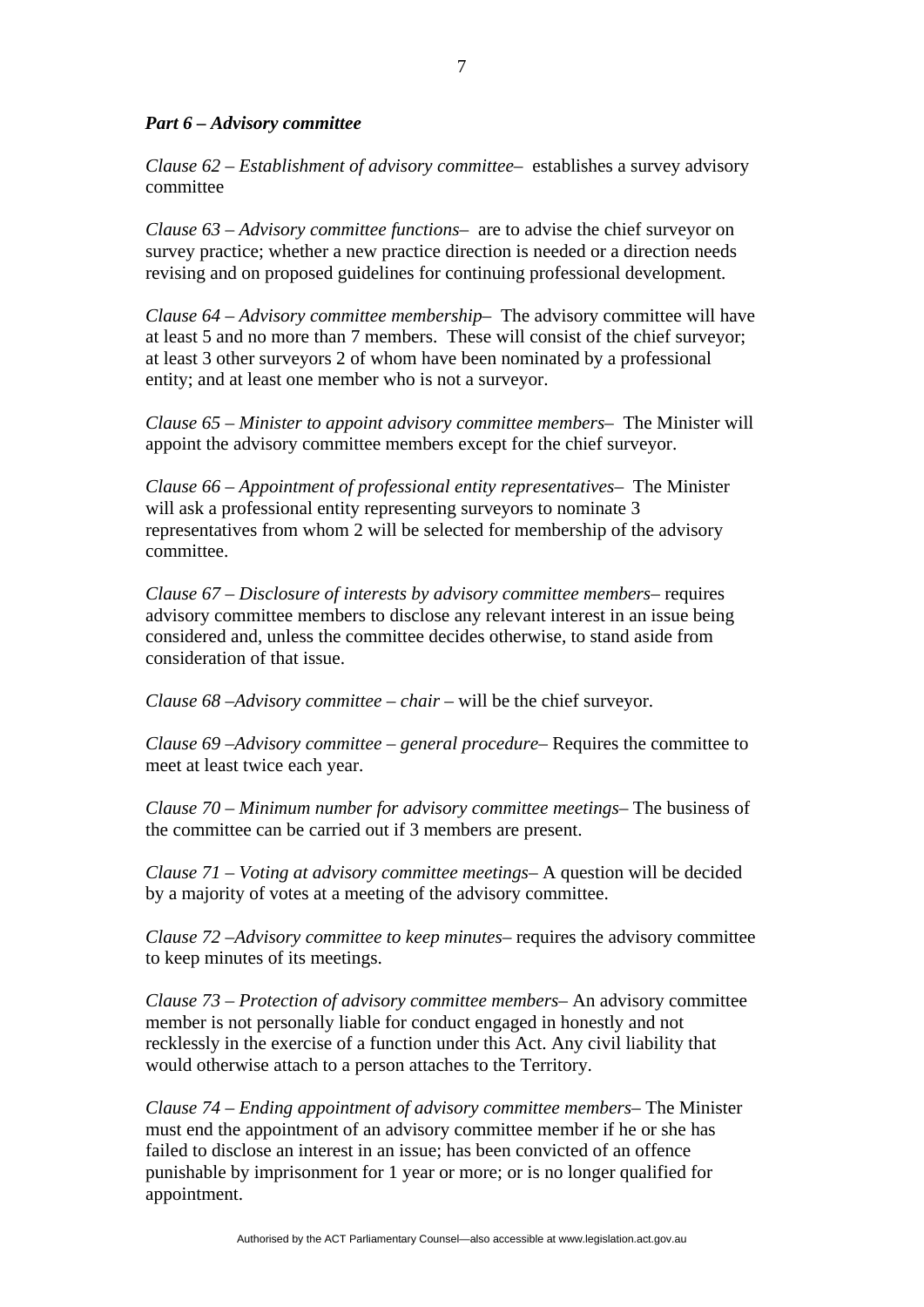The Minister may end the appointment of an advisory committee member if he or she is absent from 3 consecutive meetings; contravenes a territory law; is guilty of misbehaviour or has become physically or mentally incapacitated.

## *Part 7 – Review of decisions*

*Clause 75 – Reviewable decisions* – sets out 12 decisions of the chief surveyor that are reviewable decisions.

*Clause 76 – Review of decisions* – allows for application to be made to the AAT for review of reviewable decisions.

*Clause 77 – Notice of* r*eviewable decisions* – requires the chief surveyor to give written notice of reviewable decisions to each person affected.

#### *Part 8 – Miscellaneous*

*Clause 78 – Evidentiary certificates* – Allows the chief surveyor to give a certificate stating that on a given date a named person was or was not a registered surveyor.

*Clause 79 – Secrecy* – makes it an offence for a person to divulge protected information that they have obtained because of the exercise of a function under this Act.

*Clause 80 – Determination of fees* – Allows the Minister to determine fees for this Act. The determination is a disallowable instrument.

*Clause 81 – Approved forms* – Allows the chief surveyor to approve forms for this Act and requires the use of approved forms. An approved form is a notifiable instrument.

*Clause 82 – Regulation making power* – resides with the Executive.

*Clause 83 – Legislation amended – sch 1* – This Act amends the legislation in schedule 1

#### *Part 9 – Transitional*

*Clause 84 – Definitions – pt 9* – defines "*commencement day"* and "*repealed Act*" for the purposes of pt 9 only.

*Clause 85 – legislation repealed* – The *Surveyors Act 2001* is repealed along with the *Surveyors (Fees) Determination 2006 (No 1)* and the *Surveyors (Commissioner for Surveys) Appointment 2005 (No 1).*

*Clause 86 – Survey practice directions* – The *Survey Practice Directions Determination 2003 (No 1)* are taken to be directions issued under this Act. If the directions have not already been repealed they are repealed 1 year after commencement.

*Clause 87 – Surveyors registered under the repealed Act – Surveyors registered* under the repealed Act are automatically registered under this Act and their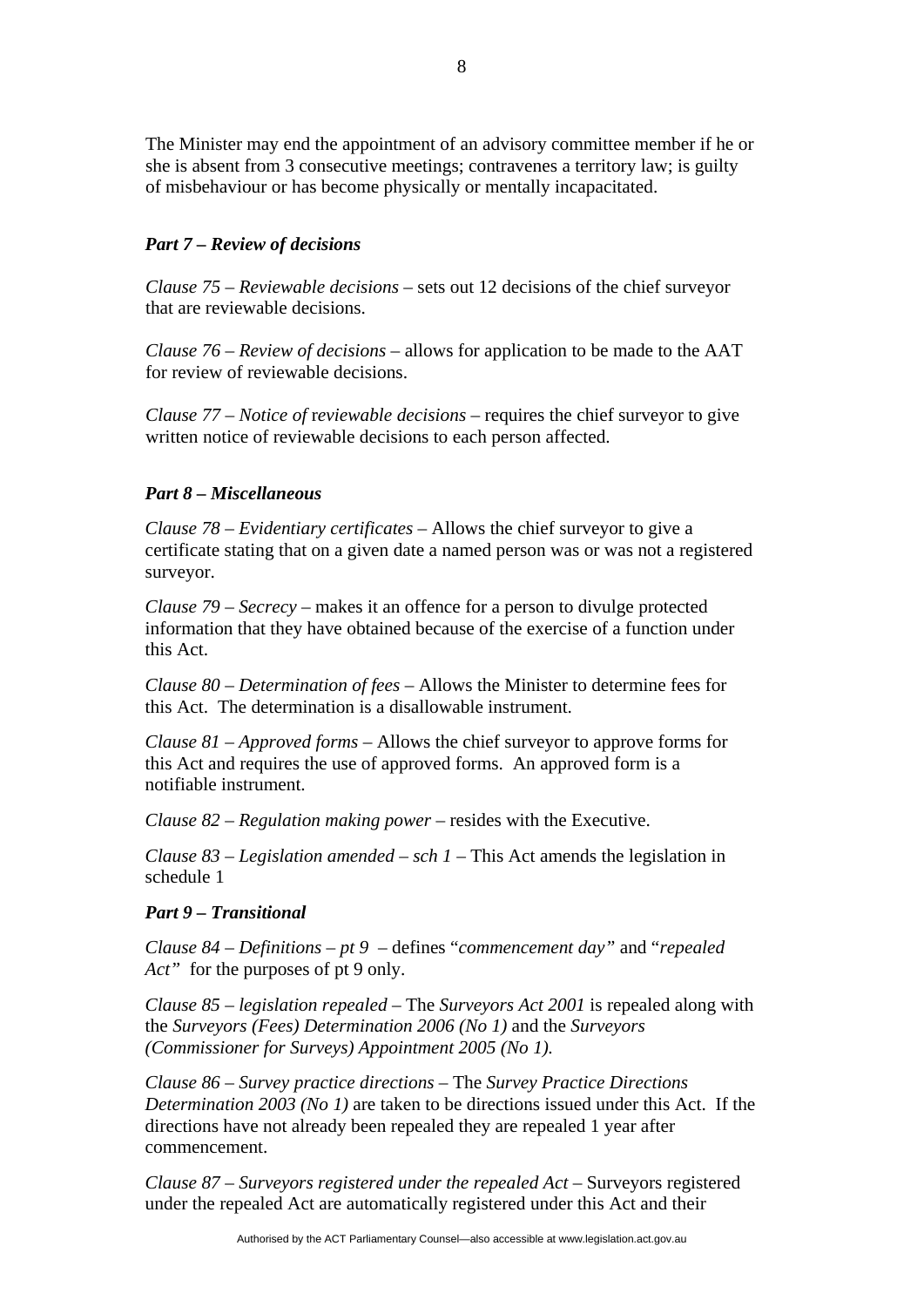details transferred from the old register to the new register. The chief surveyor may ask for additional information from surveyors for entry onto the new register.

*Clause 88 – Suspended registration* – If a person's registration was suspended under the repealed Act then it is also suspended under the new Act on the same terms and conditions.

*Clause 89 – Action under the repealed Act etc* – If the commissioner for surveys has commenced action under the repealed Act then the chief surveyor can continue the action as if it were taken under this Act.

*Clause 90 – Inquiry under the repealed Act* – An inquiry commenced under the repealed Act is taken to be an enquiry under this Act.

*Clause 91 – Grounds for disciplinary action – s 26* – This Act in relation to a contravention includes the repealed Act.

*Clause 92 – Evidentiary certificates – repealed Act* – Allows the chief surveyor to give a certificate stating that on a stated date a named person was or was not registered under the repealed Act.

*Clause 93 – Redistribution committee* – *Electoral Act 1992* – requires the chief surveyor to replace the commissioner for surveys as a member of the electoral boundaries redistribution committee.

*Clause 94 – Transitional regulations* – Allows the Executive to make regulations prescribing transitional matters not adequately dealt with in the Act.

*Clause 95 – Expery – pt 9* – Transitional arrangements will expire one year after commencement of the Act.

### *Schedule 1 Consequential amendments*

### *Part 1.1 Districts Act 2002*

*[1.1] Section 7 (4) –* References to the commissioner for surveys are replaced by chief surveyor. A new subsection is also added that requires the chief surveyor to certify that the land divided by a plan is correctly described only if the plan and the information in the digital cadastral database are not inconsistent with each other.

[1.2] Section 17 (1) to [1.3] Section 17 (1) – Responsibility for the keeping of an electronic database of information about land (the *digital cadastral database*) is moved from the commissioner for surveys, an appointment repealed by this Act (s85 (2)), to the planning and land authority. Where the commissioner was an independent statutory officer, the chief surveyor will be an employee of the Authority and it is appropriate that the Authority has this responsibility.

### *Part 1.2 Electoral Act 1992*

*[1.5] Section 39 (3) (c) –*Replace commissioner for surveys with chief surveyor.